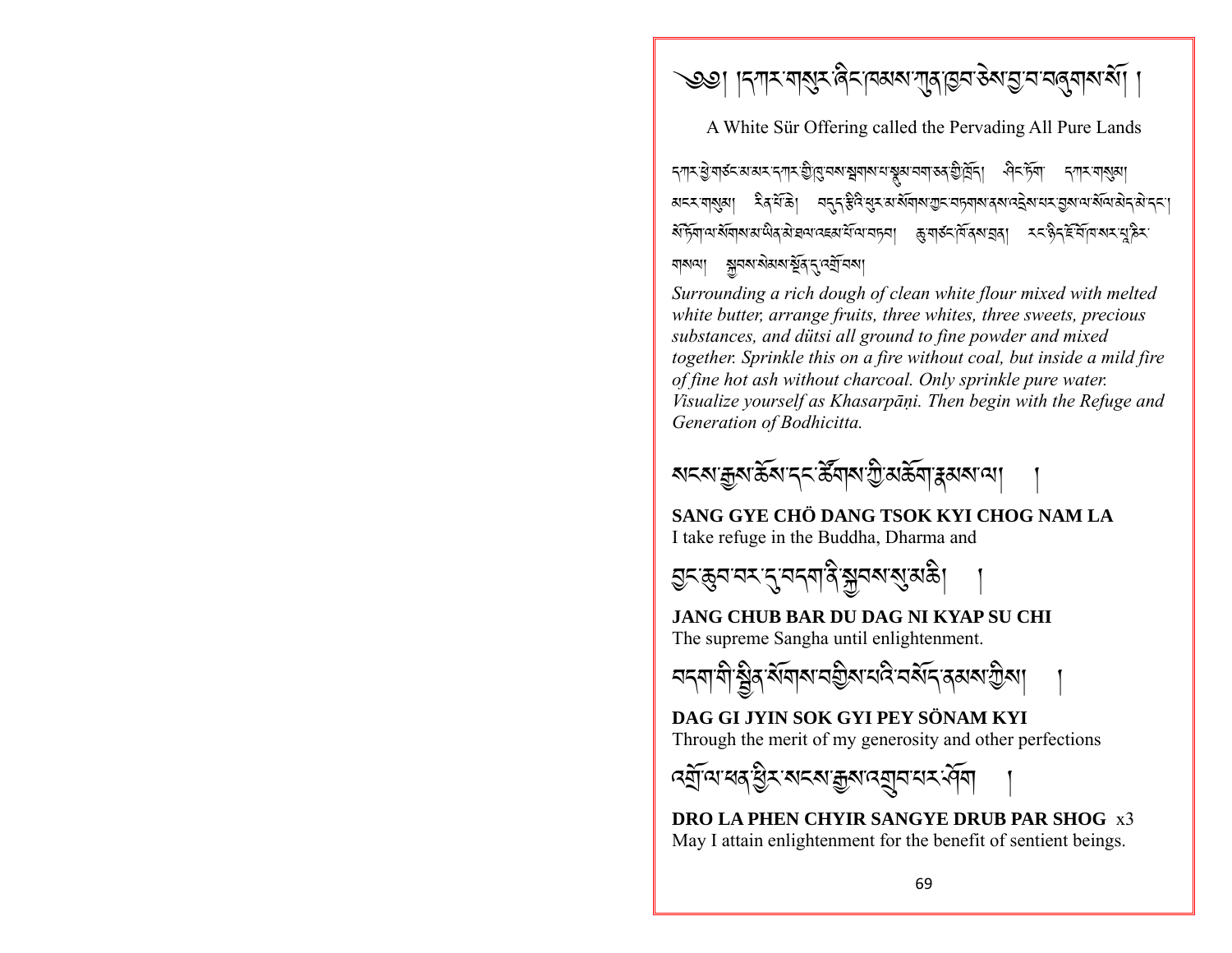

### OM SVABHAVA SHUDDHA SARWA DHARMA SVABHA **SHUDDHO HANG**

All phenomena turn into emptiness.



TONG PEI NGANG LEY KYE CHIG DREN DZOK SU In an instant, from emptiness,



RANG NYI JO WO KHA SAR PA NI KU I am in the wisdom form of the Jowo Khasarpāṇi,

বৰ্নকাশ্বনৰাস্ত্ৰশামাঅমক্তিক ব্ৰীৰাস্কামানবী

ZHENG TAP CHYAG AEY CHÖ JYIN CHEN SEL WEI Standing with the right hand in the generosity-bestowing mudrā.

མ<del>८</del>३ॱ८ॱ३য়ॱय़ঽॱৠৢ৲ॱয়౾৲ॱয়ঌয়৽ঌৡ৻য়য়

DÜN DU NAM PAR NANG DZEY GANG CHEN TS'O In the front is the Buddha Vairocana, Gangchen-Tso,



KU LA ZHING KHAM DZOK PEI TSUG TOR NEY His wisdom body is completely filled with pure lands.

*ম*হীৰ বান্দৰ কৰ বৰ্ণীৰ অৰ্ক্তবা হীত্ত্বি অৰ্হীৰ।

DRIN PA YEN CHEY KÖN CHOG SI ZHÜ DRÖN From the crown to the throat are the Three Jewels, the guests of reverance.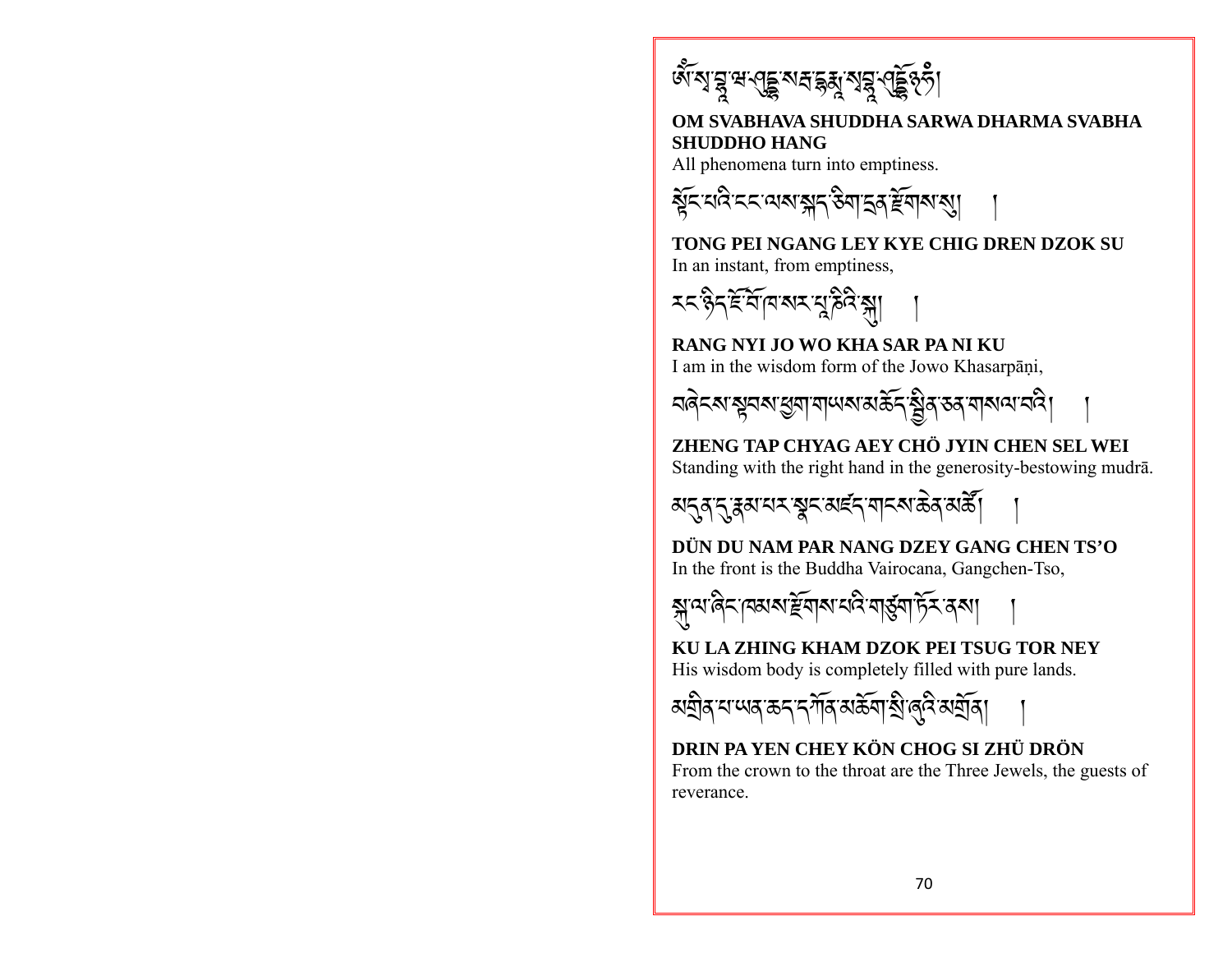্জ্ঞা দিম্বৰৰ ব্ৰমাৰ শিল্প প্ৰয়ে প্ৰয়োগ্য

#### DE ZHIN THUK KAR TE WEI BAR DAG LA

Like that, from the heart to the navel are the protectors, the guests of noble qualities.



#### GÖN PO YON TEN KU MEI NYING JEI DRÖN In the lower part of the body are the guests of compassion.

# PEY DEN GEK RIK LEN CHAK SEL WA LEY

At the lotus seat are the different kinds of obstructors, the karmic creditors



# THUK KAR YI GE DRUK MEI Ö ZER GYI

Light rays from the six syllables at the heart



#### CHÖ YUL NEY JEY JYIN YUL DIG DRIB JANG

Present offerings to the guests of offerings and delight them. Then generosity is made to the guests of generosity, pacifying negativities and obscurations.

|বঝঝ'বাঝুঝ'ঝ'ঝুম'ন্বা'নবি'ৰিন'ন্'্যুম।

# KHAM SUM MA LÜ DAG PEI ZHING DU GYUR

All three realms of cyclic existence become the pure lands without exception.

अँ अद्भि सुर्द्ध के अन्य अस्ति अन्य

# OM MA NI PEMEY HUNG HRI

After reciting one hundred times.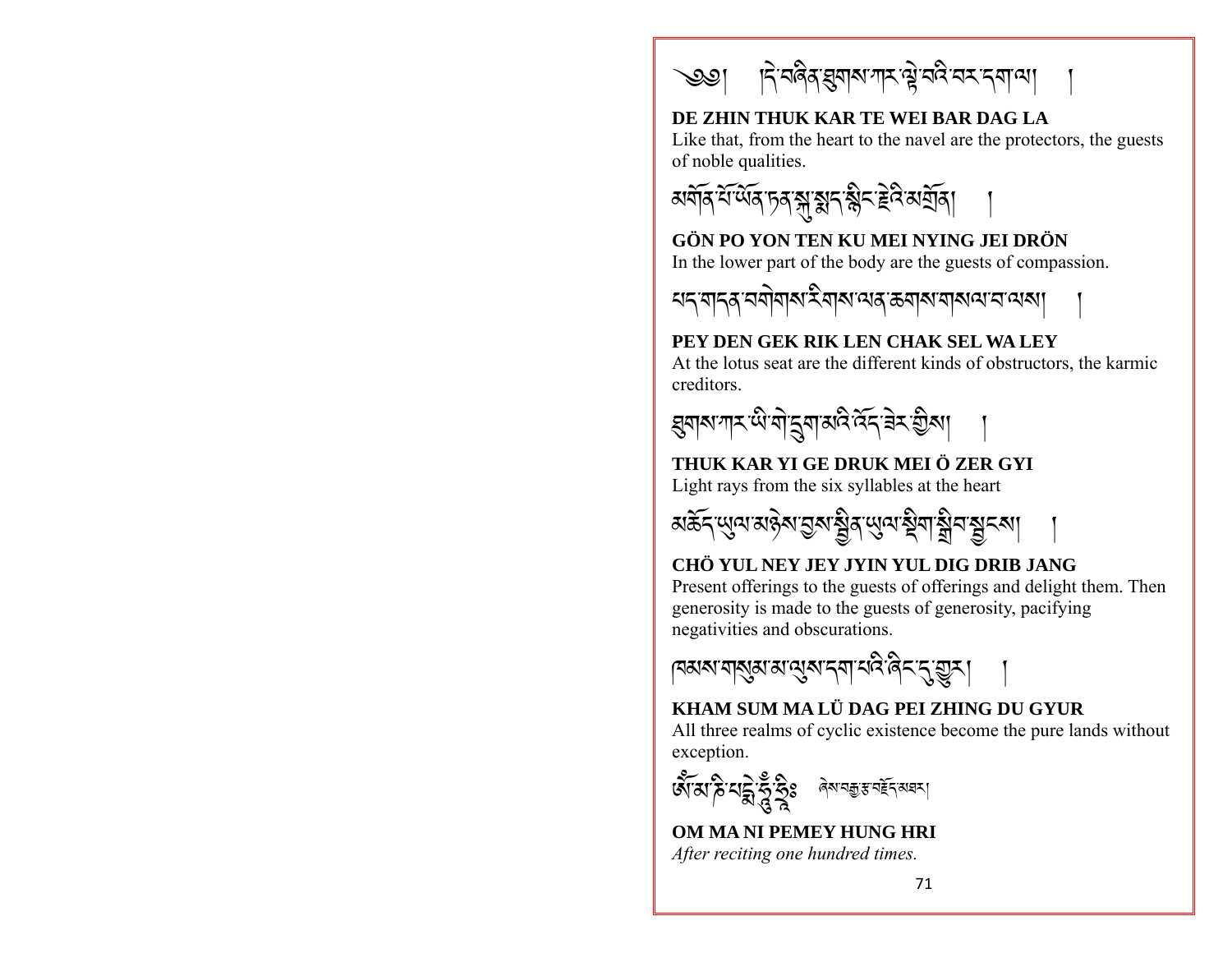

NAMO DE SHEK NYING PÖ DRO WA YONG LA KHYAB Homage! Buddha nature pervades all sentient beings,



#### **SEM NYI JYA CHEN CHOG TU RAB KYE DE** Their minds are already perfectly generated as vast and supreme.



# DRO WA DI DAG MA LÜ SANG GYE GYU

All sentient beings without exception are the cause of enlightenment.



# DI NA NÕ MIN SEM CHEN GANG YANG MEY

Hence, there is no sentient being that is not the right vessel.



# ZHENG SHIG ZHENG SHIG TOB CHU NGA WEI LHA

Arise, arise, O deities who have the ten powers.



#### DÜ LA MI DA THUK JEI WANG GI NA

Without delaying, through the power of great compassion,



# SEM CHEN DÖN LA GONG PEI KÖN CHOG SUM

The Three Supreme Jewels with the wisdom intent for benefitting sentient beings,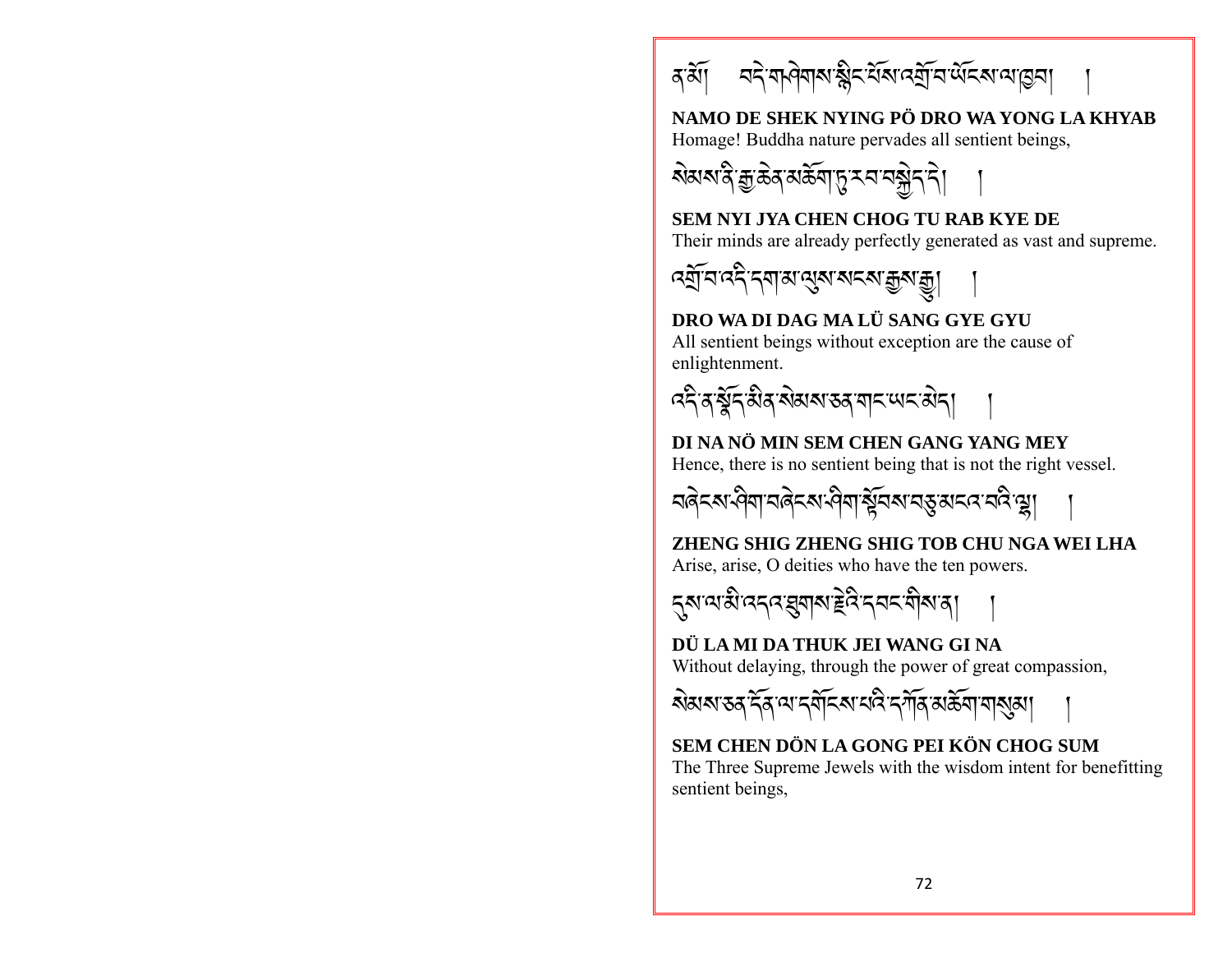

# YI KYI TRUL ZHING SHAM PEI NEY DI RU

To this place where the offerings are arranged and emanated from the mind.

**GYAL WA KHOR CHEY MA LÜ SHEK SU SOL** Please come here, Buddhas and the retinues without exceptions.

মন্ত্ৰ শ্ৰীৰ্ম মানম নৰ্মানম <u>শ্ৰু</u>মা

#### ZHING KHAM GYAM TSHÖ DRÖN RIK CHOG MEN THAM CHEY JYON NEY DÜN GYI NAM KHAR ZHUK **PAR GYUR**

Ocean of guests of all kinds, high and low from the pure realms arrive and remain in the sky in front.



**OM AH HUNG** Repeat seven times.



#### DU WA DI DÖ YÖN GYI LHA MO ZUK DORJE-MA DZEY **SHING TA NA DUK PA**

This smoke is the offering goddesses of sensual pleasure, Zuk Dorjema, the vajra goddess of form, who is extremely beautiful,



YANG NYEN PA DRI ZHIM PA REK JYA JAM PA With a melodious voice, fragrant smell, and gentle touch.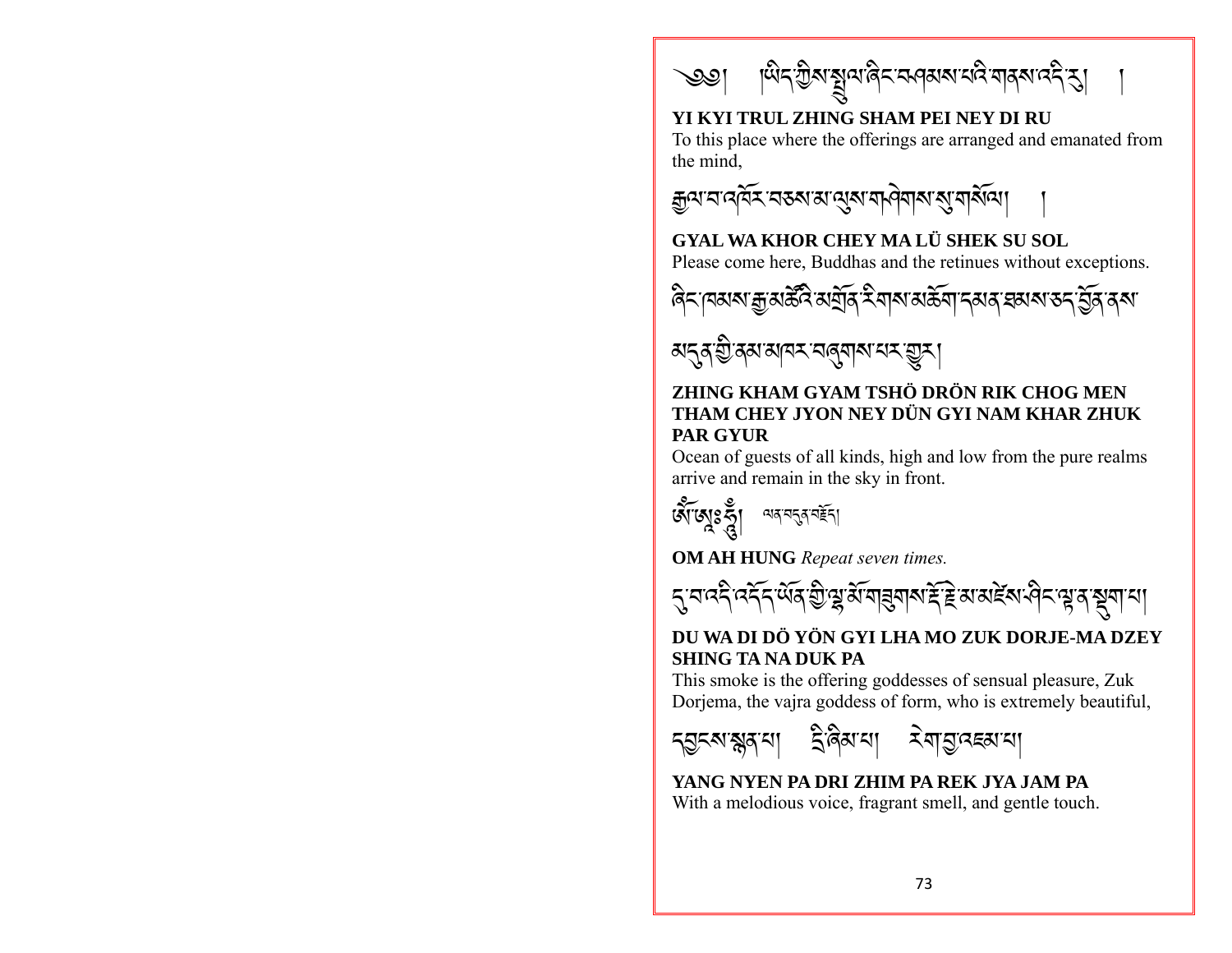# ধ্ৰমামষ্টিম্যৰ শ্লুবি বৰ্<sub>ন</sub> স্ত্ৰী<sup>ক্</sup>বক্কুদ্ন শ্লুৰ্ম্বৰ্ষ ব্ৰূৱ্য ব্যৱস্থা ৰূম্য

# अर्केन् यदि श्रेव सुन्द्र नयबाहु सेन् यर श्रेविन् ।

#### CHAG NYI NA LHAI DÜ TSI RO GYA DANG DEN PEI BUM PA NAM NEY CHÖ PEI TRIN PHUNG OAK TU MEY **PAR TRO ZHING**

In her two hands she carries a vase filled with the dutsi of the gods with the one hundred tastes, and emanating countless billowing clouds of offerings.



# NÖ CHÜ KYI NYAM DRIB DANG MUK PA DAG PAR JYE PEI CHYI TSUG NEY SANG GYE RIN CHEN MANG CHAG YE CHOG JYIN GYI JYEY YUL WA SEL ZHING

From her crown rises Buddha Rinchen Mang, who purifies defilement and drowsiness of the universe and sentient beings. With the right hand in the mudra of dispelling poverty

$$
\mathcal{R} = \mathcal{R} = \mathcal{R} = \mathcal{R} = \mathcal{R}
$$

#### DÖ YÖN GYI LONG CHYÖ ZEY MI SHEY PEI TER DU **TRUL PAR GYUR**

Transforms the offerings into a treasury of inexhaustible wealth of sensual pleasure.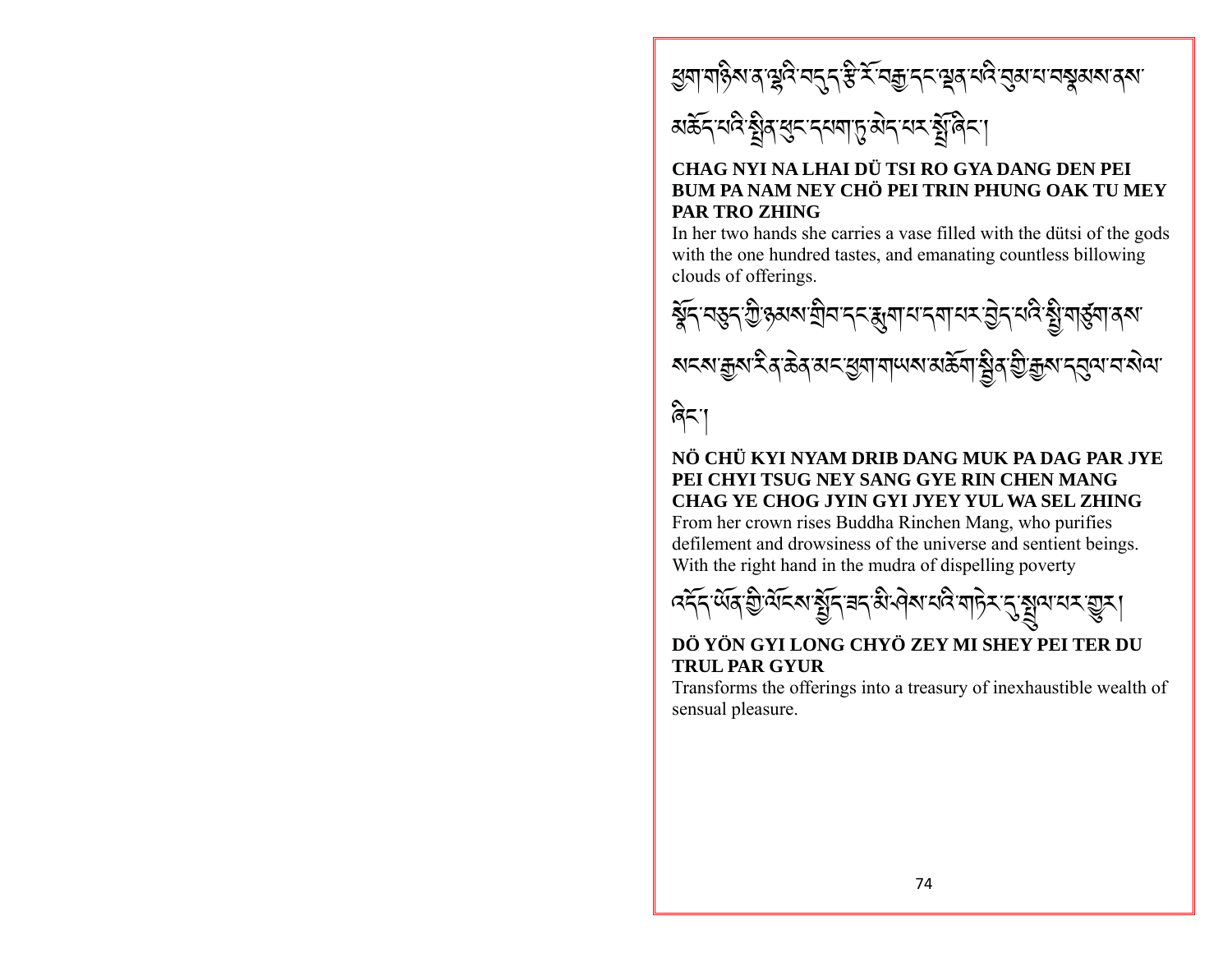

# *ন্নুমচন্ট*ৰ্মশাশাৰ্মশম্বুহুঃ

#### NAMAH SAR WA TA THA GATO BHYO BISHOWA MU **KHEY BHYA SAR WA TA THA KHAM UD GATEY** SAPHARNA HI MAM GA GA NA KHAM SWAHA

दॅ वै।

**NAMO** 

Homage!





#### CHÖ KU KUN TU ZANG PO NEY DRIN CHEN TSA WEI LA MEI BAR DU JYON PEI GONG DA NYEN GYÜ KYI LAMA DAMPA MA TSANG WA MEY PA NAM DANG

To all of the sacred lamas who have come from the Dharmakaya Samantabhadra down to my kind Root Lama in the lineages of the wisdom mind, symbolic and oral transmission;



### THEG PA RIM PA GU DO GYÜ SEM SUM DRUB DE KA **GYE GYÜ DE CHI NANG**

And of the nine yanas, sutra, gyütrul, semde, the accomplishment category, the eight great accomplishments, and the outer and inner tantras: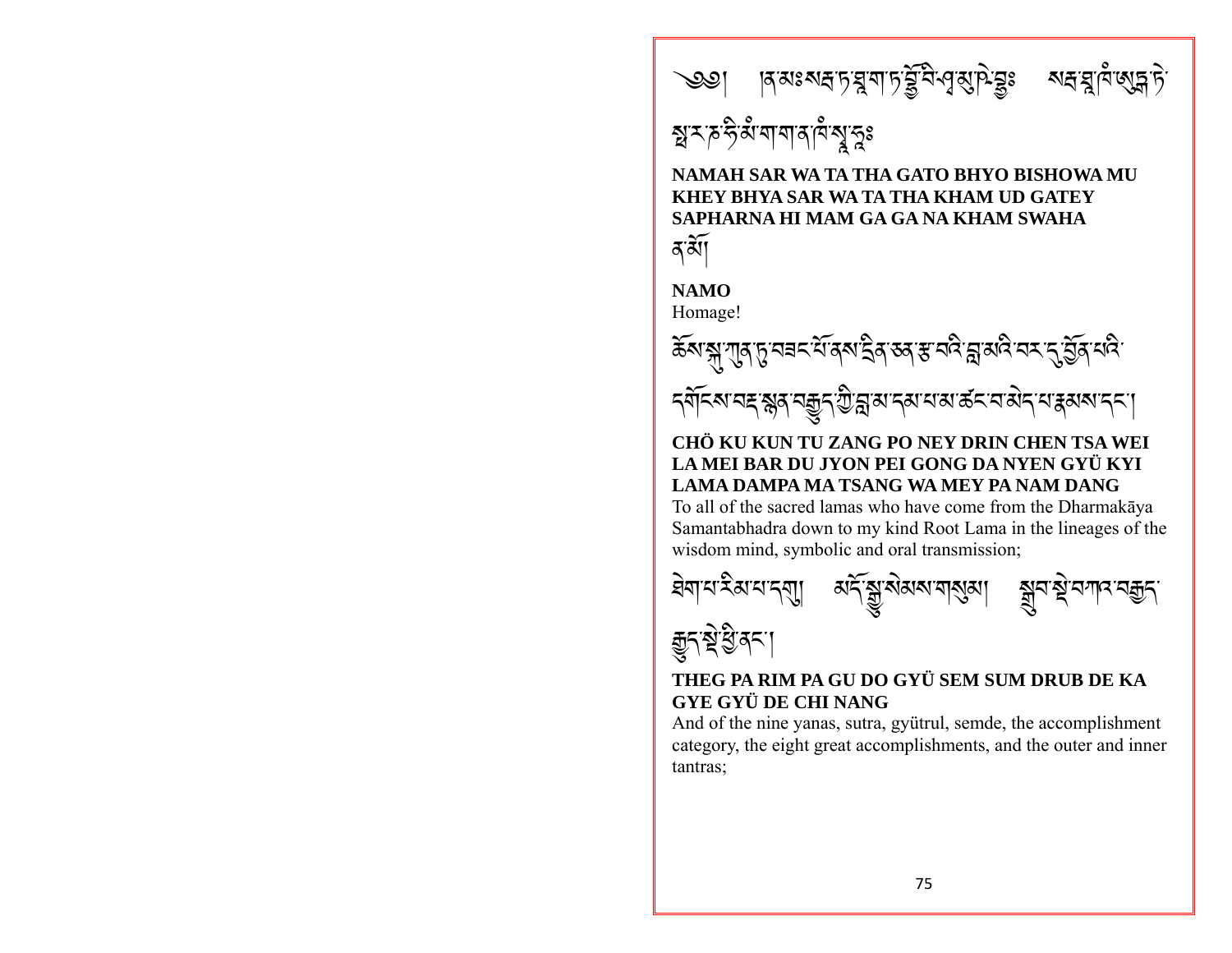<u>্ব</u>ৰাস্ত্ৰী বৰ্বিমাৰী বিমানৰ বাৰ্ত্তৰ আৰু বিমানৰ বিমান্ত বুলি বিমান

# <u> বৰ্ষমাত্মৰাব্ৰাই বিভিন্ন বিভিন্ন বিভিন্ন বিভিন্ন</u>

#### DÜ KYI KHOR LO CHI NANG ZHEN SUM GYI KYIL KHOR GYI LHA TSOK SAM YE RANG MEY PA LA BÜL LO

And to the countless inconceivable deity assemblies of the three: outer, inner and other mandalas of the Kālachakra, I make these offerings.



# য়য়য়ৼঽৼড়ড়ড়য় DAG GI RIG DZIN GYI DOM PA DANG DAM TSIG LA NYE PEI KYÖN JUNG WA THAM CHE SOR CHUD NEY

Restoring the wisdom awareness holder's vows and the sacred commitments from the faults and mistake that have been made,



#### CHOG DANG THÜN MONG GI NGE DRUB MA LÜ PA **TSAL DU SOL**

Grant me the supreme and ordinary accomplishments without exception, I pray.



**OM AH HUNG** 



#### CHI NÖ KYI JIG TEN YUM NGEI RANG ZHIN

To the outer vessel, the universe, the nature of the five great Mothers: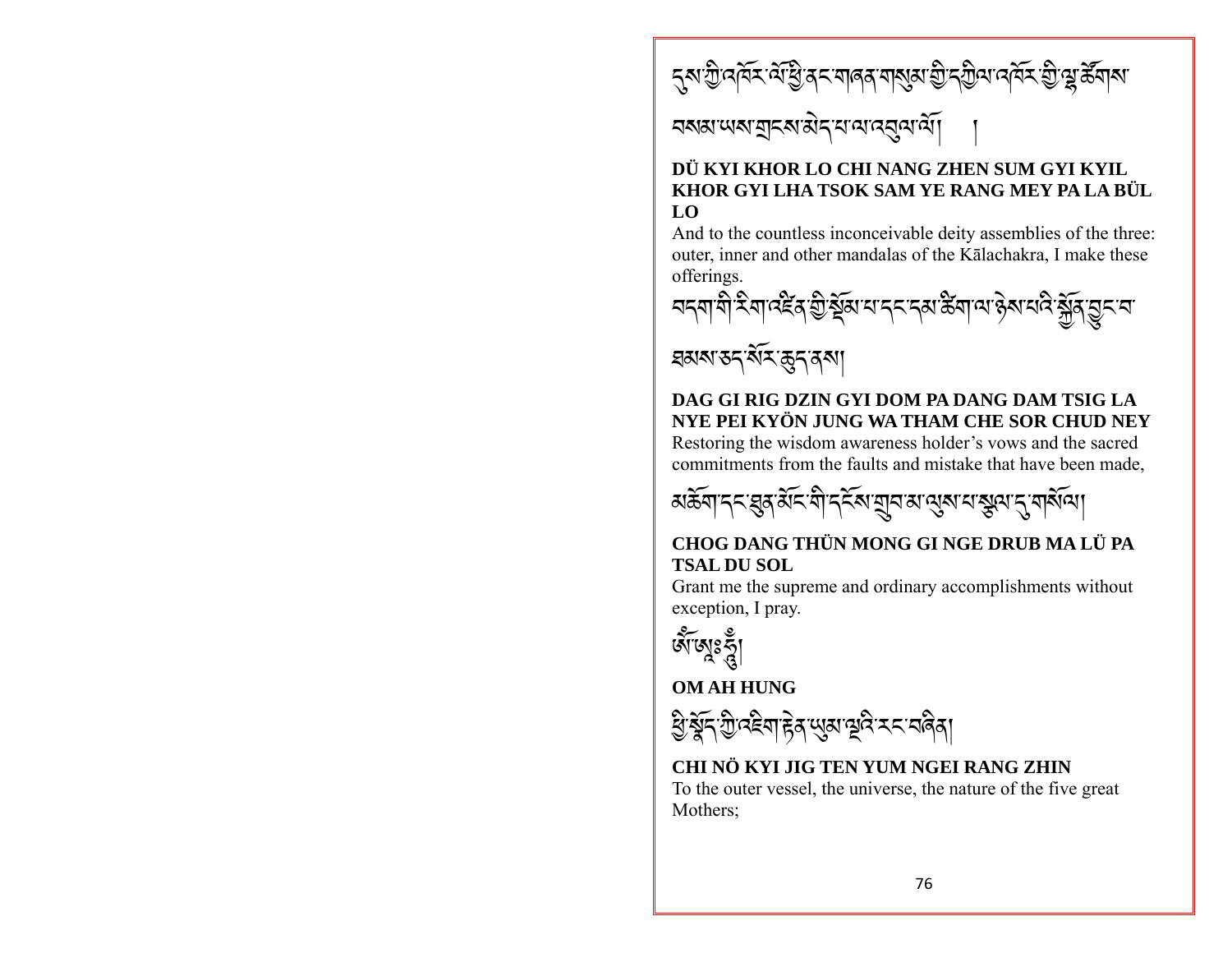

#### NANG CHÜ KYI SEM CHEN PAWO KHANDRO YI **DRONG KHER**

To the inner contents, sentient beings, the cities of pawos and khandromas:





#### YUL NYI SHU TSA ZHI NEY SUM CHU TSA NYI DUR T'RÖ CHEN PO GYE

To the glorious Dorje Phagmo, the protectress of the twenty-four sacred places, the thirty-three sacred abodes, the eight charnel grounds.



#### KHA CHYÖ DANG SA CHYÖ KYI DAG PO PEL DEN DORJE PHAG MO

And the celestial and the terrestrial realms;



#### GYAL YUM DORJE NEL JYOR MA T'RÖ MA NAGMO **DANG SENG GEI DONG CHEN**

To Mother of Buddhas, Dorje Neljorma, Tröma Nagmo and Sengdongma;



#### KURU KULLE DANG ÖZER CHEN PAL DANG NOR GYÜN MA

To Kurukulle and Özerchenma, Śridevi and Laksmī,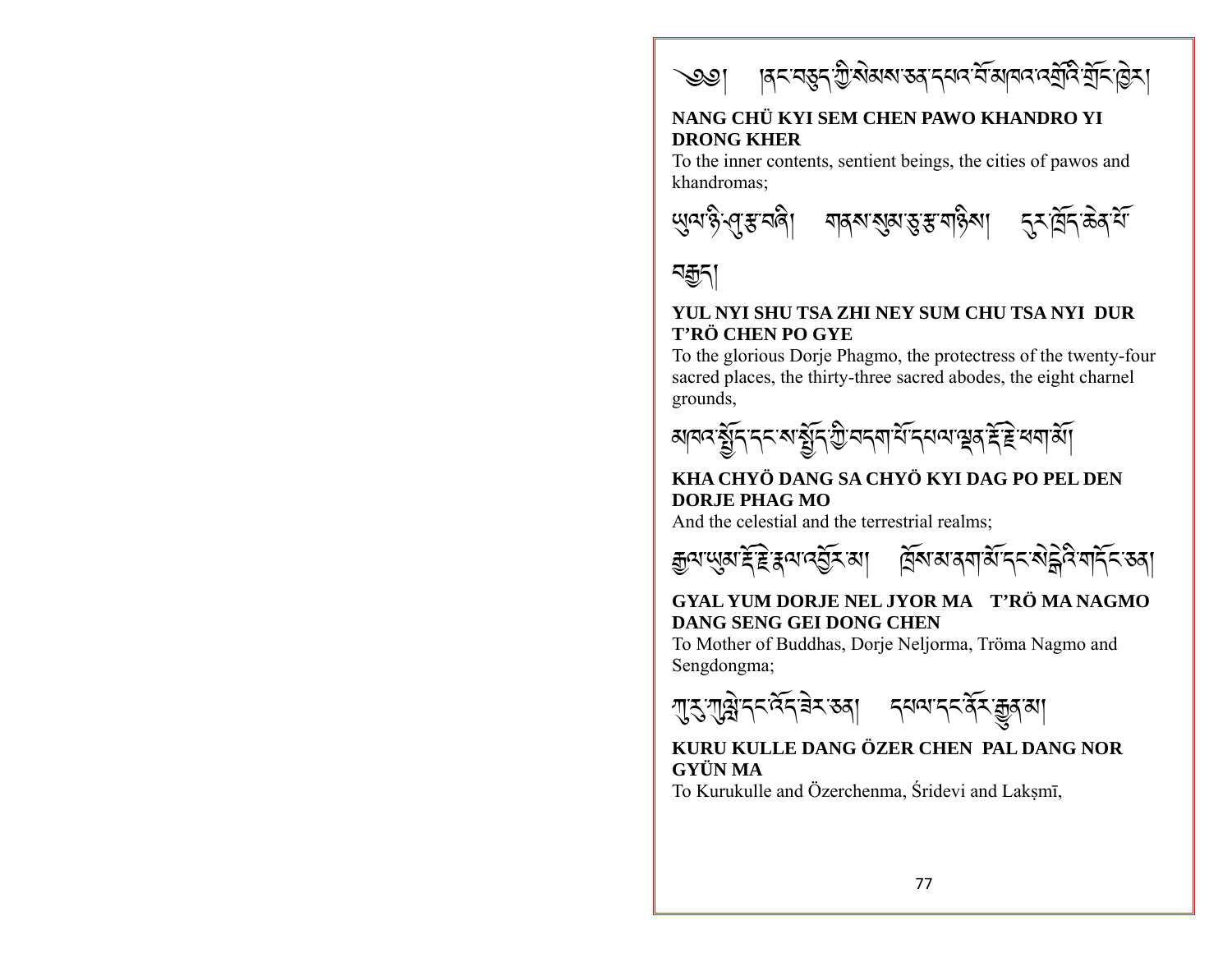

#### TA SHI KYI LHAMO GYED THRO NYER CHEN DANG RI THRÖ MA

To the eight goddesses of auspiciousness, Trö-nyer Chenma and Ritröma.





### YUM CHEN MO LA SOK TEY SANG NGAK DANG RIG NGAG ZUNG NGAG KYI LHA MO NAM LA BÜL LO

To the great Mother and so on, the goddesses of secret mantra, power mantra and dhāranī mantra, I make these offerings.





#### DAG GI DAM TSIG NYAM CHAG THAM CHEY KANG NEY TRIN LEY NAM PA ZHI THOK MEY DU DRUB PA **DANG**

Restore all impairments of my sacred commitments, and unobstructedly enact the four enlightened activities.



#### CHY KHAR NYED CHÖ KYI DUK NGYEL MLJUNG ZHING LAM NA DANG SÜN ZED DU SOL

May intense suffering of separation not arise at the time of death, but be the guide and escorts of the path.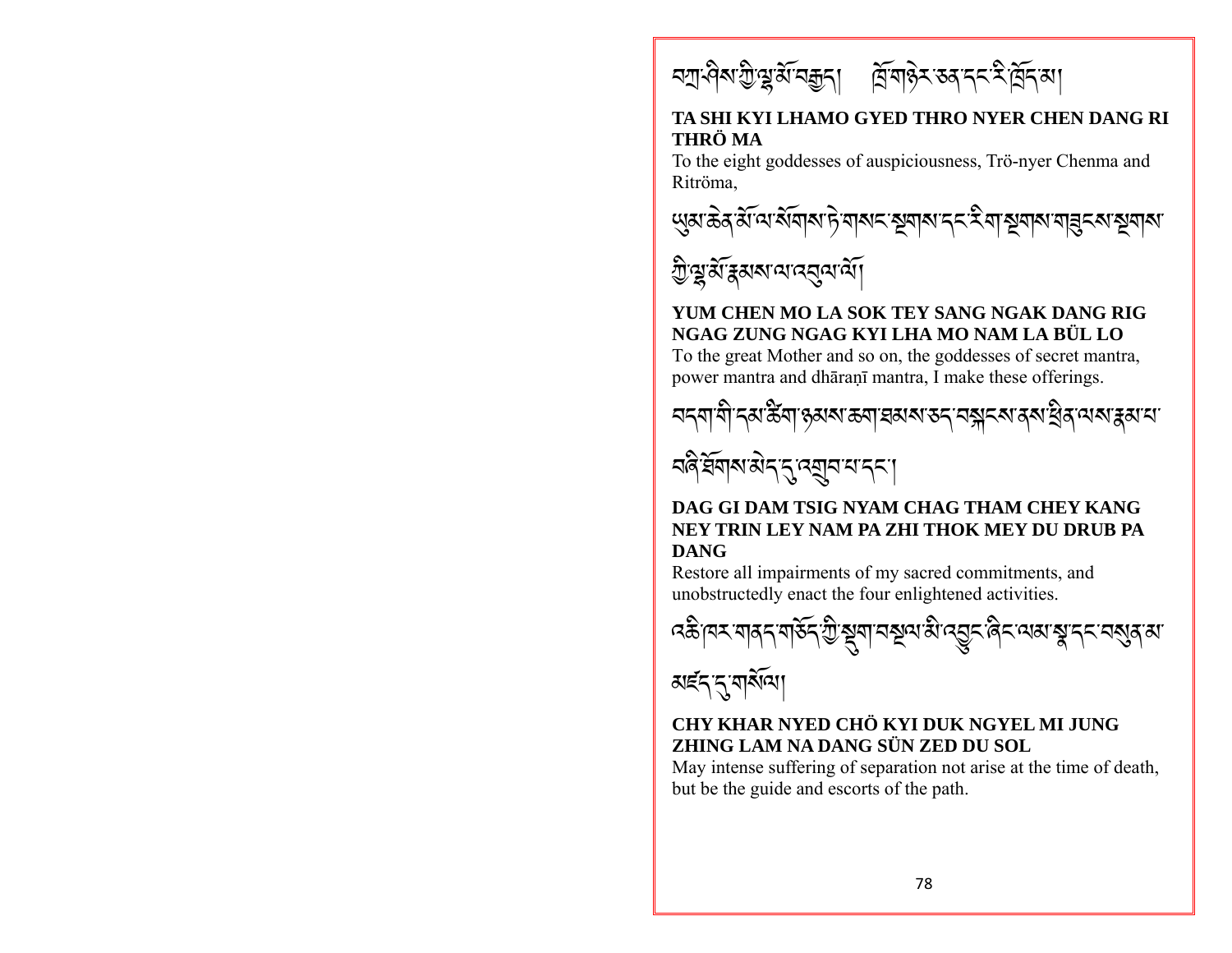

#### **OM AH HUNG**



# ষ্টুনস্কর্মান্ত্রমান্ত্রমান্মান্ত বিদ্রোন্ন বিদ্রা

#### CHOM DEY SHAKYA THUB PEY TSÖN KAL PA ZANG PÖ SANG GYE TONG TSA NYI SANG GYE GA WEI PEL LA **SOK**

To the Buddha "Glory of Joy" and so on, the one thousand and two Buddhas of the fortunate eon, led by the Conqueror Śhākyamuni;



# <u> মামুম'ন্ড্ৰী'মানমাক্কুমা</u>

#### CHYOK CHU DANG MAR MEY ZED DANG NAM ZIG LA SOG PA DÜ SUM GYI SANG GYE

To Chyokchu, Dīpamkara, Namzik, and so on, the Buddhas of the three times:





#### CHOG ZUNG DANG DRA CHEN DZIN LA SOK NYÖN THỔ KYI GE DỮN ZUNG ZHI YA GYE

To Subhūti, Rāhula and so on, the shravaka sangha of the four pairs, or eight separate ones.

## **RANG SANG GYE RIK NYI**

To the two kinds of pratyekabuddhas.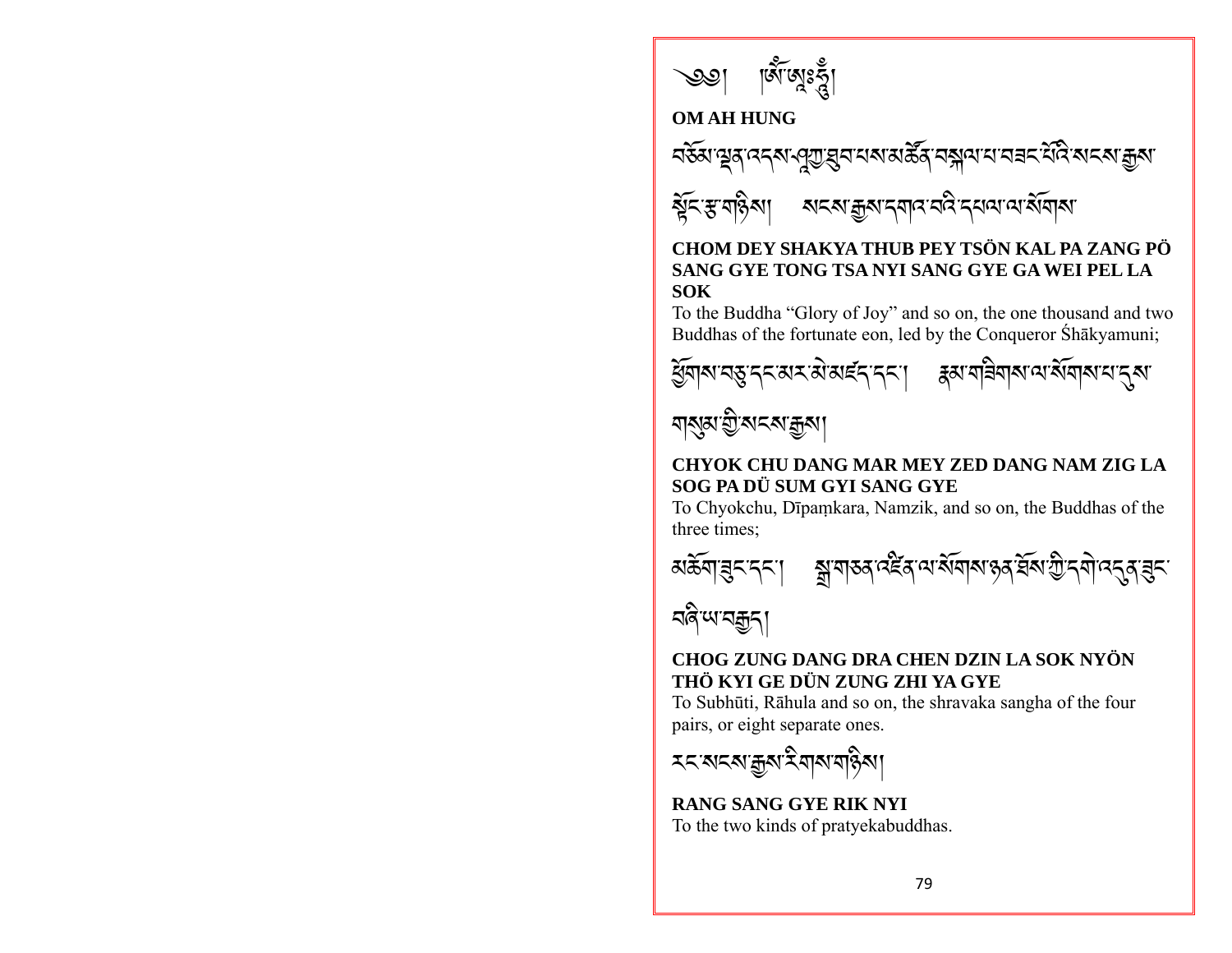য়ঀঌৼয়ৼড়ঀড়৻ৼ৻৸ঀৼয়য়৸৻৸ৼ৸ৼ৸৸ৼ৸ৼ৻৻৸৸৸৸৸৸ৼঢ়৸ড়৻

# ড়য়য়ৼ৴ৼড়৶য়ৼঀড়৸ড়৻ড়৻ড়৻

#### NEY TEN CHEN PO CHU DRUK KHOR DRA CHOM PEI TSOK SAM GYI MI CHAB PA DANG CHEY PA NAM LA BÜL LO

And to the sixteen great Elders and the inconceivable arhat retinues, I make these offerings.



#### DAG GYI SO SO THAR PEI DOM PA DANG GAL WA THAM CHEY SOR CHÜ NEY NGEN SONG SUM DANG MI KHOM PEI NEY RIG LEY THAR TEY NYEN RANG DRA **CHOM PEI GO PHANG THOB PAR JYUR CHIG**

By restoring the individual liberation vow from all faults, and being free from the three lower realms and the states that are not free, may I attain the state of the Shravaka and Pratyekabuddhas.



**OM AH HUNG** 

# বন্ত্ৰ <u>স</u>ম্মবক্কুন্

#### PHAK PA JAM PEL GYI TSHÖN JANG CHUB SEM PEI **GEY DÜN NYE WEI SEY GYE**

To the Eight Bodhisattvas lead by the sublime Mañjuśri,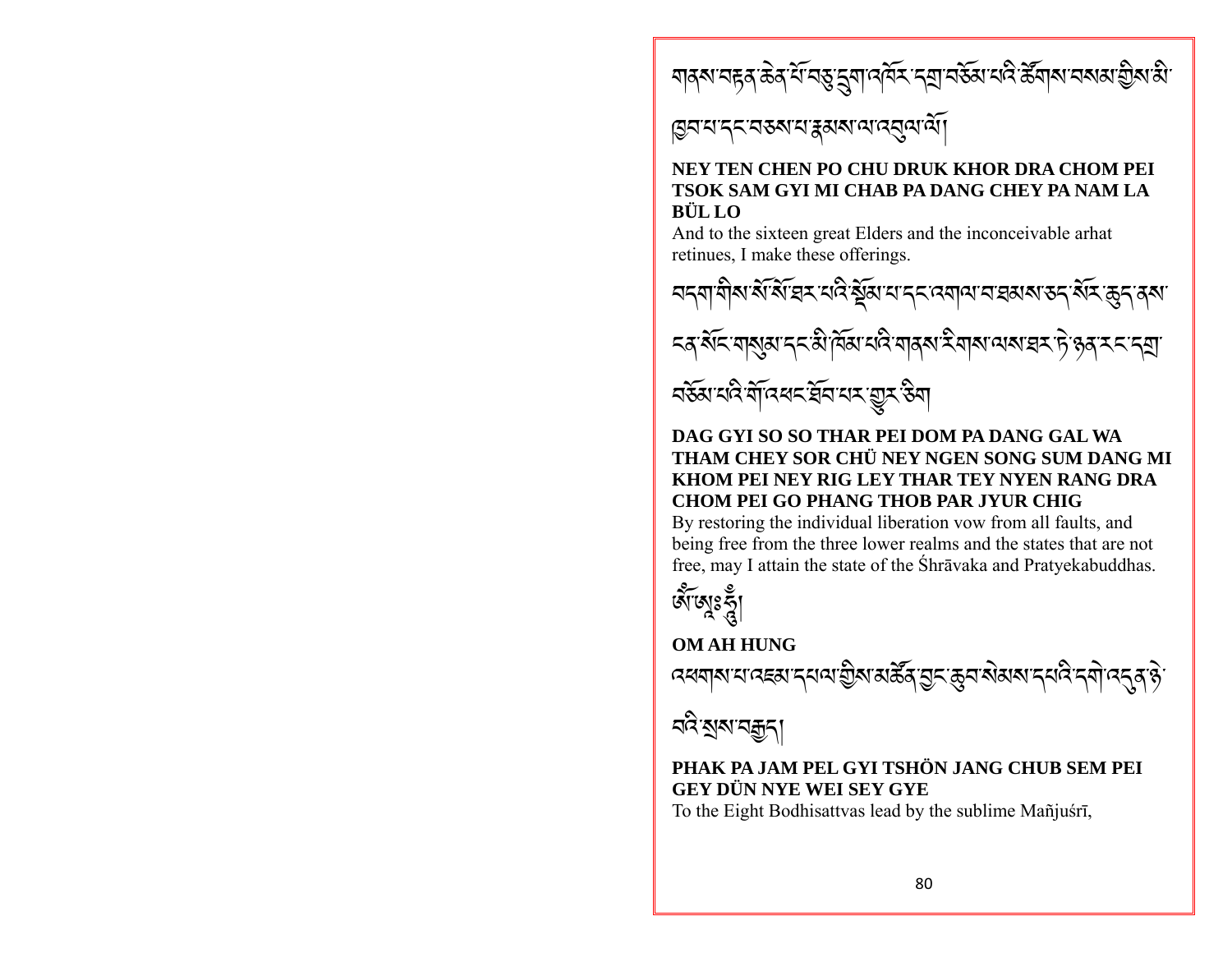

# <u>নক্স</u>ন্ম নৱন শীৰ্ষমৰ ন্যন ন্তুৰ্ম

## DOR JE NYING PO DANG LO DRÖ MI ZED PA LA SOK KAL ZANG GI SEM PA CHU DRUG

To Dorje Nyingpo, Lodrö Mizeypa and so on, the sixteen bodhisattvas of the fortunate eon:



ঽয়য়ঢ়ৢয়৾ঽয়য়য়য়য়ড়৻য়ড়

### CHÖ PHAK DANG TAG TU NGU LA SOK JANG CHUB SEM PEI TSOK PAG TU MEY PA NAM LA BUL LO

And to Chöphak and Taktu Ngu and so on, the countless assemblies of bodhisattvas I make these offerings.

ॸॸॵॷॴॶ<u>ऀ</u>ॾॷॎॻॷॺॴॳख़ॱॷॕख़ॕॖॖॳॕख़ख़ॴॳॕख़ॵख़ॕख़ॕॎख़ 

<u>ব্যক্তন্ত্ৰীন্দ্ৰয় উন্ম</u>

#### DAG GYLJANG CHUB SEM PEI DE NÖ LEY SUNG PEI TUNG WA NYAM SU NYONG WA THA DAG LHAG MEY DU JANG NEY THEG PA CHEN PÖ LAM LA BAR CHEY **MEY PAR GYUR CHIG**

By perfectly purifying all downfalls that I have committed without exceptions as taught in the Bodhisattva's teachings, may there not be any obstacles on the path of the Mahāyāna.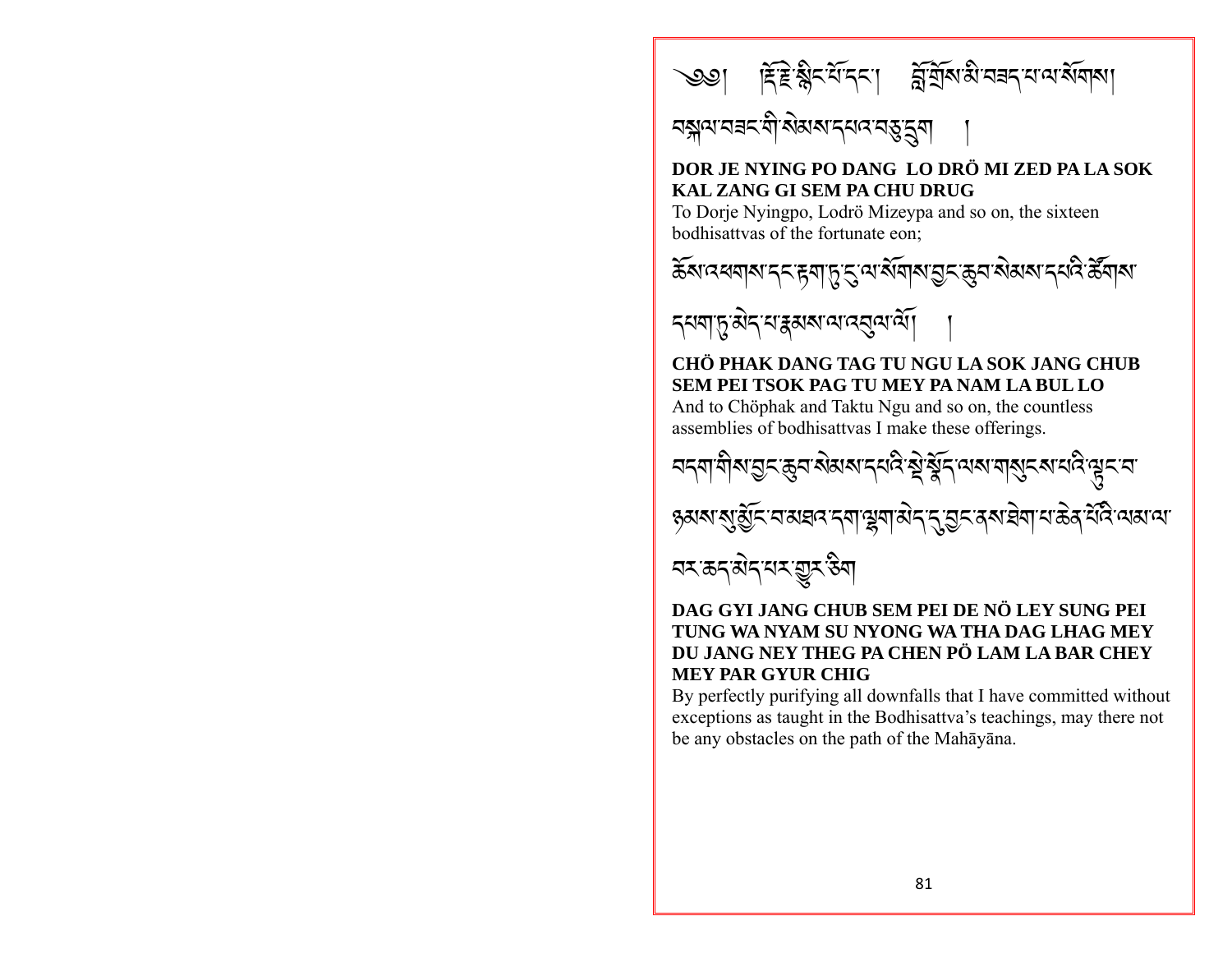

### **OM AH HUNG**



#### YE SHEY DANG LEY DRUB PEI CHÖ KYONG MA GÖN **CHAM DRAL**

To the Mother Protector, sister and brother dharmapalas, who have accomplished this state either through wisdom or karma:



#### PAL GÖN DÜN CHU TSA NGA DREK PA PHO GYÜ MO GYÜ

To the seventy-five glorious protectors, and the male and female haughty ones;



## LHA LU YUL LHA ZHI DAG

To the devas, nagas, land deities, and guardians of the place





#### DZAM BÜ LING DANG GANG CHEN NA NEY PEI GEY NYEN KAR CHOG KYONG WA MING DANG TSEN NEY MA THỒN PA THAM CHEY LA BUL LO

And to the Genyen protectors of this world and the snowy mountains, who nourish those accomplishing virtue, whose names and titles that have not been mentioned here. I make these offerings.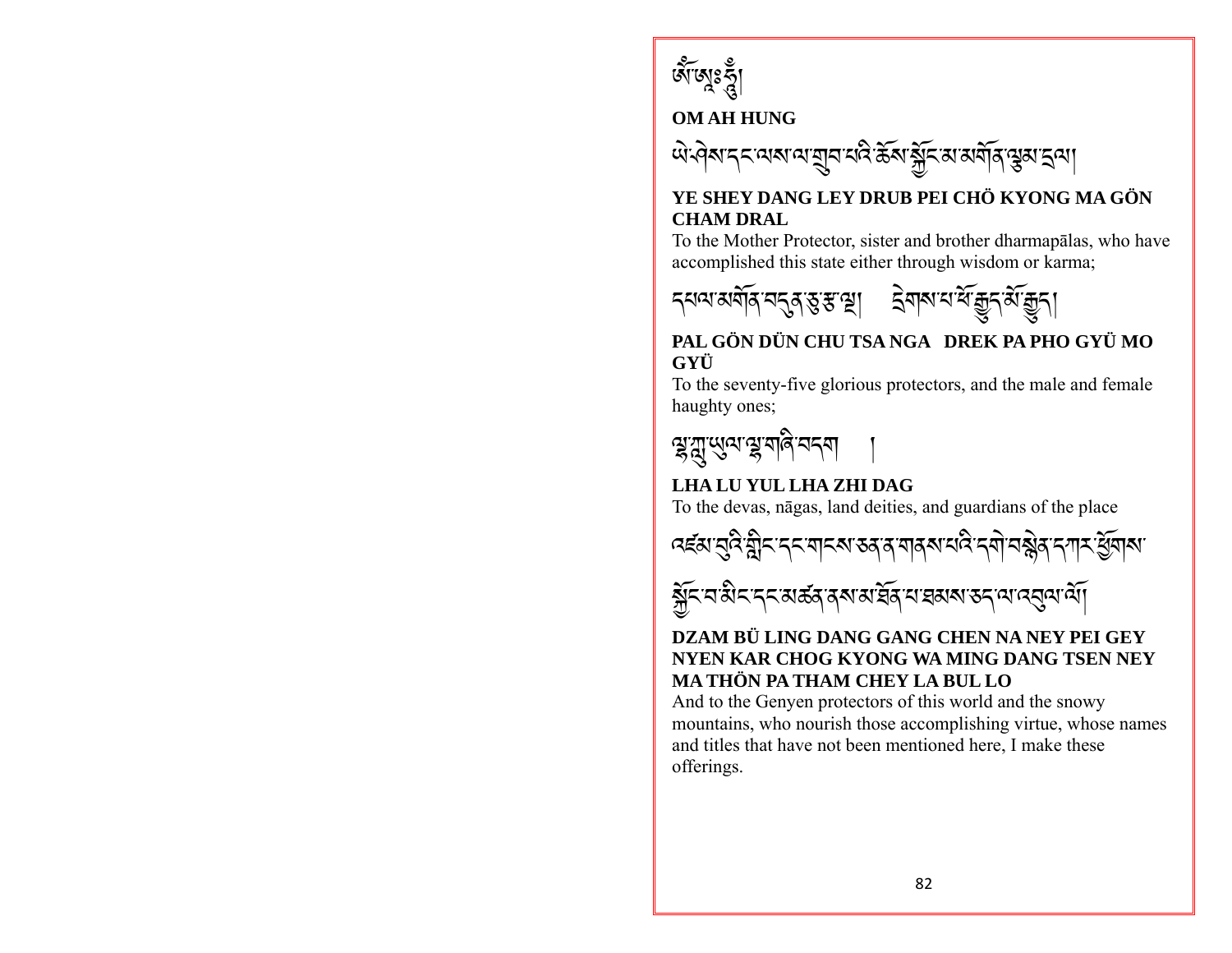



#### SANG GYE KYI TEN PA SUNG KÖN CHOG GI Ü PHANG ТÖ

Protect the teachings of the Buddha. Praise the glory of the Three **Jewels** 



### JIG TEN KHAM SU CHAR CHU DÜ SU PHOB NEY MUK **THRÜK TSÖ SOL**

Let fall the rain into the realm of the world on time. Pacify diseases, famine, war, and strife.



## NEL JOR PA DAG CHAG CHÖ DRUB PEI BAR CHEY SUNG ZHING YÖN DAG DANG NEY MAL DZEY DU SOL

Protect us yogis from the obstacles of accomplishing dharma, and perform being our patron, shelter and clothing.



# **OM AH HUNG**



#### ZHEN YANG LHA LU MI DANG DRAM ZEY DRANG SONG DEN TSIG DRUB PEI TSOK

Furthermore, to the assemblies of gods, nagas, human, brahmins, and rishis who accomplish the words of truth.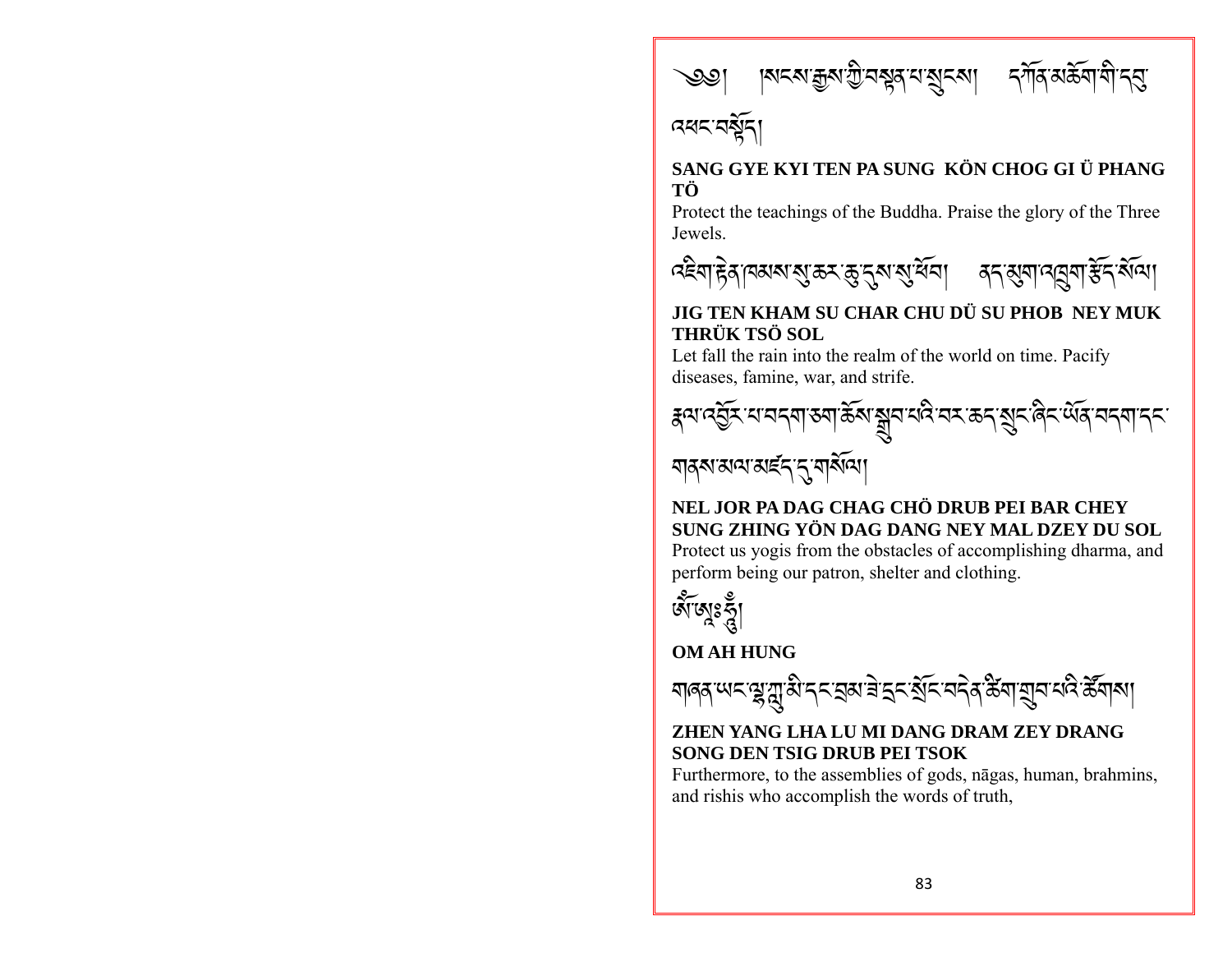

#### NÖ JYIN DZAM BHA LA LHEN CHIG KYEY PEÏ LHA GO WEI LHA NGA

To the yaksha Jambhala, the innately arisen deity, the five gods of the blood lineage,



#### KHIM LHA ZHING LHA LA SOK KHA JEY WANG THANG **KYED PEI LHA**

To the god of home, the god of fields, and so forth and the gods that generate good luck, power and wealth,



#### JUNG WA ZHI DANG RI DANG NAK TS'AL GYI LHA **NYAM LA BUL LO**

And to the gods of the four elements, mountains, and forests, I offer these offerings.



<u>ম্</u>ৰিমানাৰ্ছন নুমান্ত্ৰী

#### DAG GI LEK PA DANG KAR POÏ CHOG THAM CHEY **KYED PEI TONG DROK DZEY DU SOL**

Please perform the support to develop my excellence and virtue. I pray.

**GTEVS** 

#### **OM AH HUNG**

ঽৢৼড়৻ৼ৻ড়ৢৗৼ৻৸ৼ৸৻৸৻৸ঀ

DRI ZEI GYAL PO JÖN PA TA GO CHEN DANG The king of the gandharvas, the horse headed one,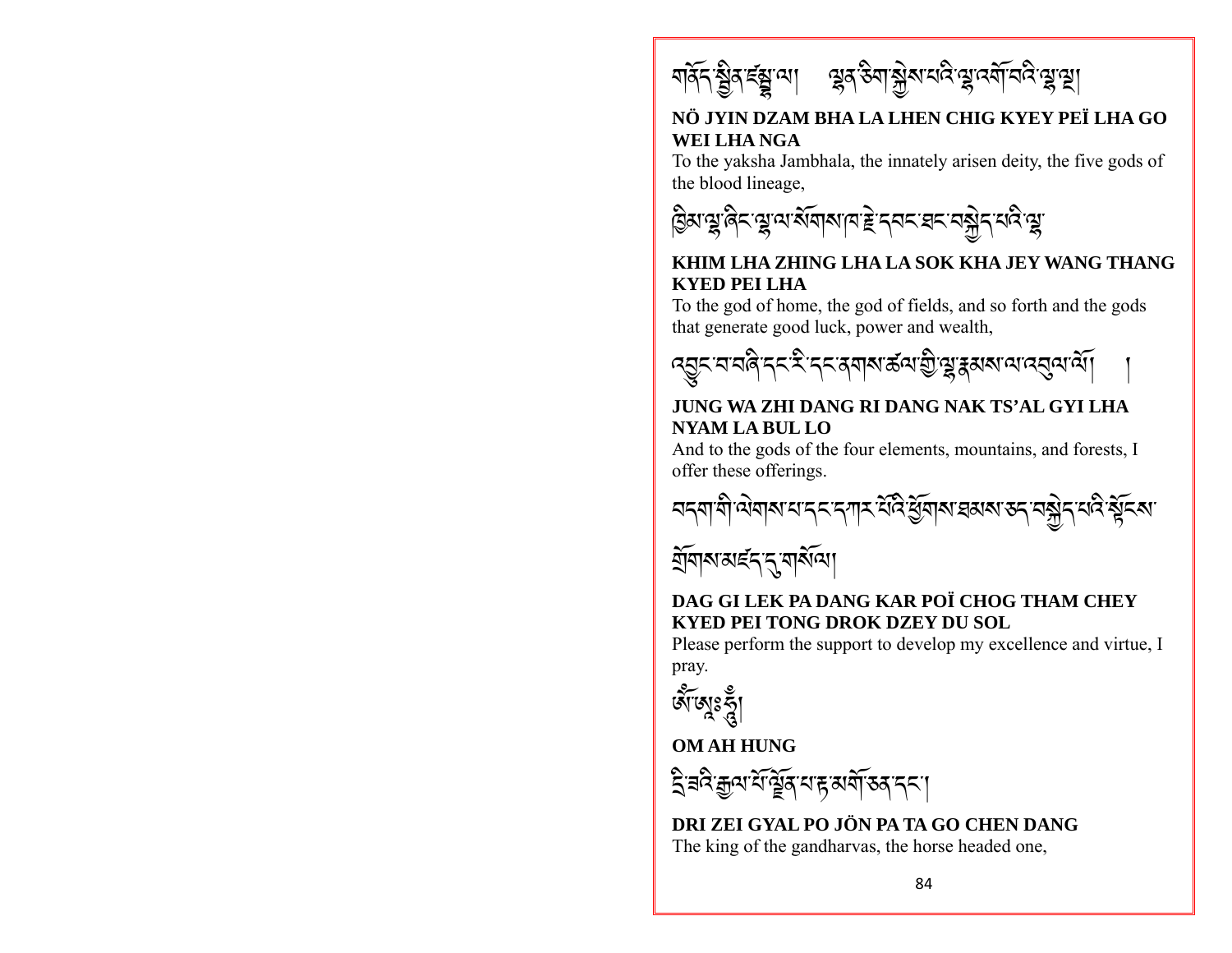

### LU DANG GAR LA SED PEI DRI DZA RAB GA

The gandharva "Rabga" who craves for songs and dances.





#### MI'AM CHI DRONG KHYER BAR NANG LA NEY CHE PEI DEY TSEN GYI TSHÖN DÖN GYI RIG SU GYUR PA **THAM CHEY DANG**

To all types of malicious negative beings, starting with the category of non-human beings who live in between the sky and earth,



# LEN CHAG SHA KHÖN CHAK PEI RIK

To the different types of karmic creditors who are attached to the debt of flesh,



# TROG MA MA BU NGA JA

To the five hundred mothers and children yakshas,

### **GEK RIK TONG TRAG GYEY CHU DANG CHEY PEI TSOK LA BUL LO**

And to the assemblies of the eighty thousand kinds of obstacles, I make these offerings.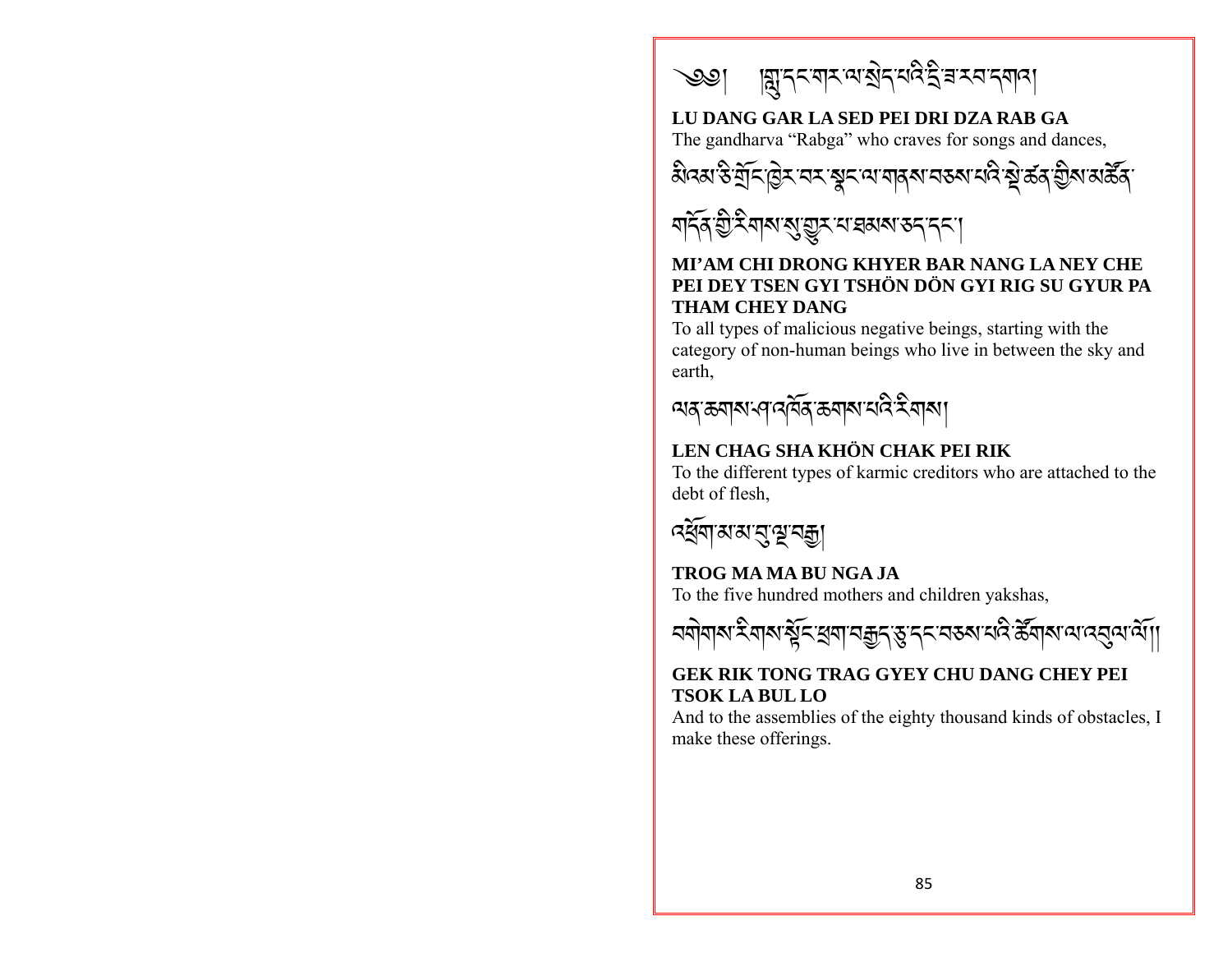<u>মৰ্দিৰ দ্বাৰ্থন মাৰাৰাৰ বিভিন্ন বিদ্যালয়ৰ বিদ্যালয়ৰ বিদ্যালয়ৰ বিদ্যালয়ৰ বিদ্যালয়ৰ বিদ্যালয়ৰ বিদ্যালয়ৰ ব</u>

#### DÖN DANG NÖ PA MA DZEY KHA JEY DANG WANG **THANG MA THROG**

Don't be negative or cause harm. Don't rob good luck, power and wealth.

**रु:न्दन्यानुबाङ्कनश्चन्त्रायीया** 

#### **RUNGA DANG DUG TS'UB PONG SHIG**

Give up grudges and viciousness.



**OM AH HUNG** 



# KHEY PAR DU DRO WA RIG DRUG LAM GYÜ NGA

Particularly, to the six types of sentient beings, or the five classes of beings.



# 551

#### KYE NEY NAM PA ZHI DÜ PEI NYING JEI DRÖN DU **GYUR PA THAM CHEY DANG**

To all kinds of guests of compassion subsumed within the category of the four avenues of births.



ÜL ZHING PHONG POR GYUR PEI YI DAK DE TSEN NYI The two classes of hungry ghosts who are poor and destitute;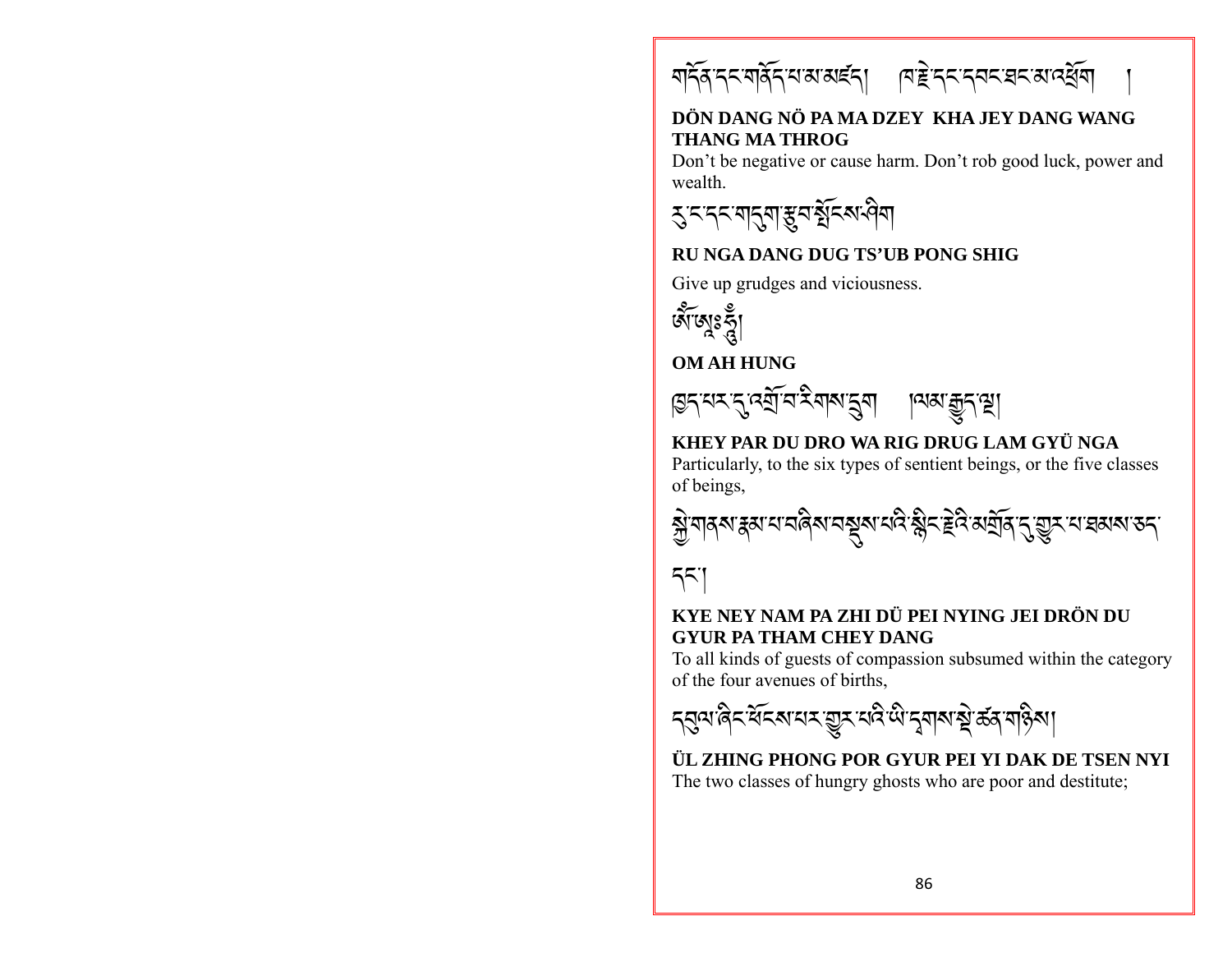

अविन्युरा हेन मेर।

#### KHAR SANG DA NANG SAM NA NING GI LO DHA ZHAG DÜ NEY NGA MEI LÜ TEN BOR

Those who left their previous body either this morning, or vesterday; or last week, last month, last year, and so on,





#### CHI MEI LÜ TEN MA NYED SI PA BAR MA DOR NYAM NGA WAEI THRANG LA KYAP PA KYÖB MEY PA

And who haven't yet acquired a body; and those who are frightened in the precipitous path of the intermediate state of existence without refuge and protection,



#### **GÖN DANG PUNG NYEN MEY PA** Those who have no protector or powerful companion,



#### NGÖN GYI SAK GYAB MEY PA Those who have no previous accumulation of merit of support,

য়ঀ৾য়ঽৼয়য়৻ৼৡৼয়

**GEY WEI RA DA NYUNG WA** Those whose virtuous help is little.

MING ZHI DÜ PEI PHUNG PO Those who are gathered within the four name aggregates,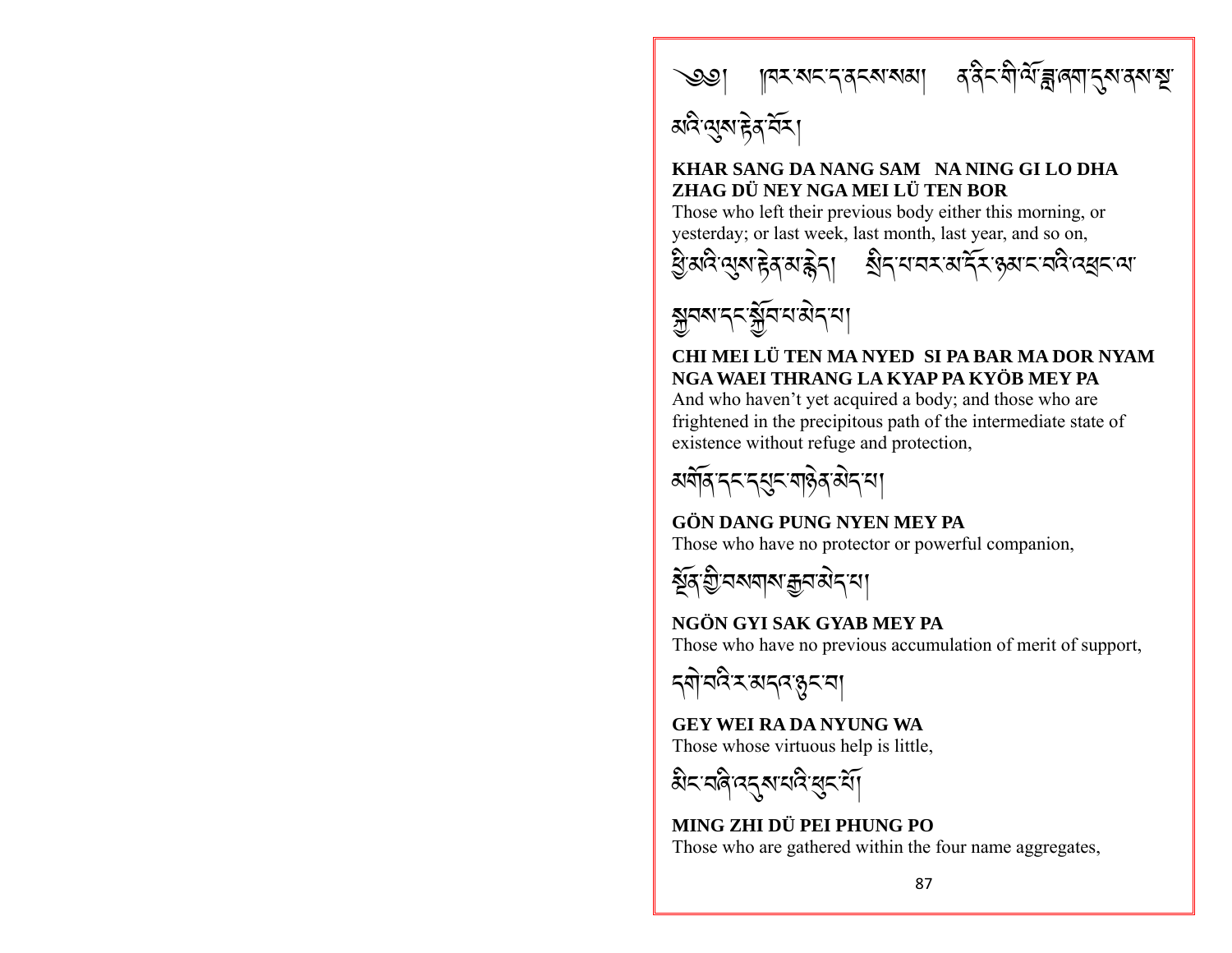ৰ্ক্টমানমুনাগুৰাই মনাবিদ্বা

**TS'OR WA DUK NGEL GI RANG ZHIN** Those whose feeling is the nature of suffering,



**JIK TRAG T'RUL NANG GI NAR WA** Those tormented by terrifying frightening illusions.

ঀড়য়য়৽ড়য়৸ৼৠঌ৻য়৾ঀয়৽ড়ৢ৸ৼঀৼ

**CHAK TOK KOM SUM GYI DUNG WA** Those beaten by cold, hunger and thirst,

रें डॅन्'व देव व बेन्'या

TS'E TS'EY LA NGEY PA MEY PA Those whose life spans are indefinite.



## **JA DRO LUNG GYI TEG PA ZHIN**

Those who are blown away like a feather in the wind,



<u> ধৰ্ম বৰ্ম শ্ৰমৰ প্ৰমাণ কৰা আৰম্ভ বিধি</u>

#### GAR DRO RANG WANG DANG DRAL WEI BAR DÖ SEM **CHEN** "Insert Name Here" **TSOR JEY PEI BAR DOR NEY** PA THAM CHEY LA BUL LO

And to the *dedicated person's name* and those sentient being in the intermediate state who have no power to go anywhere. I make these offerings.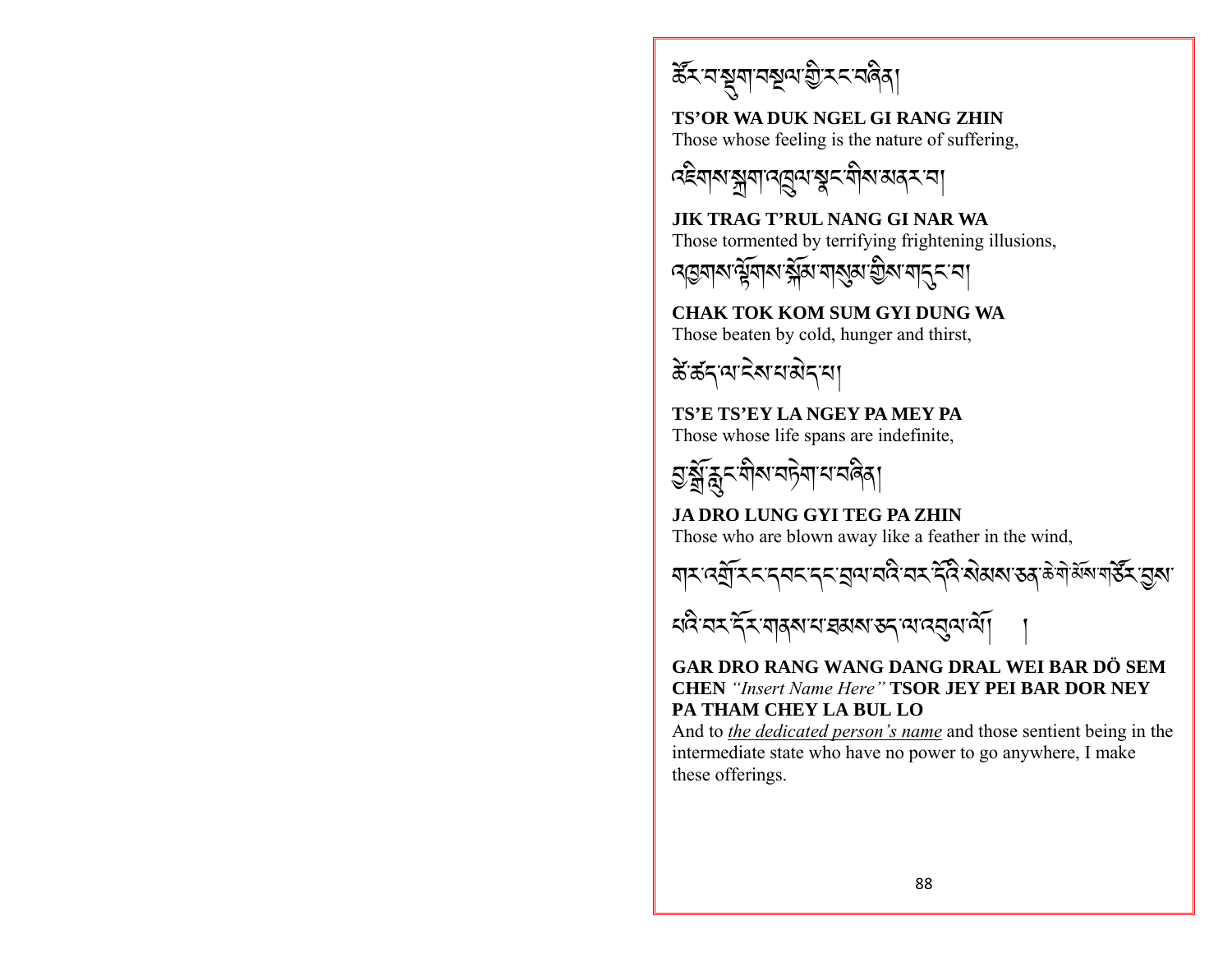

# 

# NEY DROK LONG CHYÖ ZA TUNG PHUN SUM TSOK PA DANG THREY NEY BAG PHEP PAR GYUR CHIG

May they encounter an excellent home, companions, wealth, food, drink, and become happy and relaxed.



## DE TAR GYUR PEI MÖ LA PHAK PA CHEN RE ZIK **DANG**

Becoming so, and immediately meeting the sublime Chenrezik,



# $55.91$

### JANG CHUB SEM PA DRIP PA NAM SEL THONG NE BAR DO BAR DO YIN PAR NGO SHEY

And the Bodhisattva Nīvaraṇa-viskambhin, may they recognize the bardo as bardo.

<u>নন্নুন'মুন'ক্কুম'ইনমা</u>

## **T'RUL NANG GYE THEP**

And seal confused perception,

য়ৢয়ৼ৸ঀৄ৶ড়ৢ৶ঢ়ৢ৸৻৸ৼ৸ৼ৸ৼ৸ৼ৸ৼ৸ৼ৸ৼ৸ৼ

LAMA KÖN CHOG YI DAM TA WA .IEY SU DREN TEY And remember the Lama, the Three Jewels, the Yidam, and the View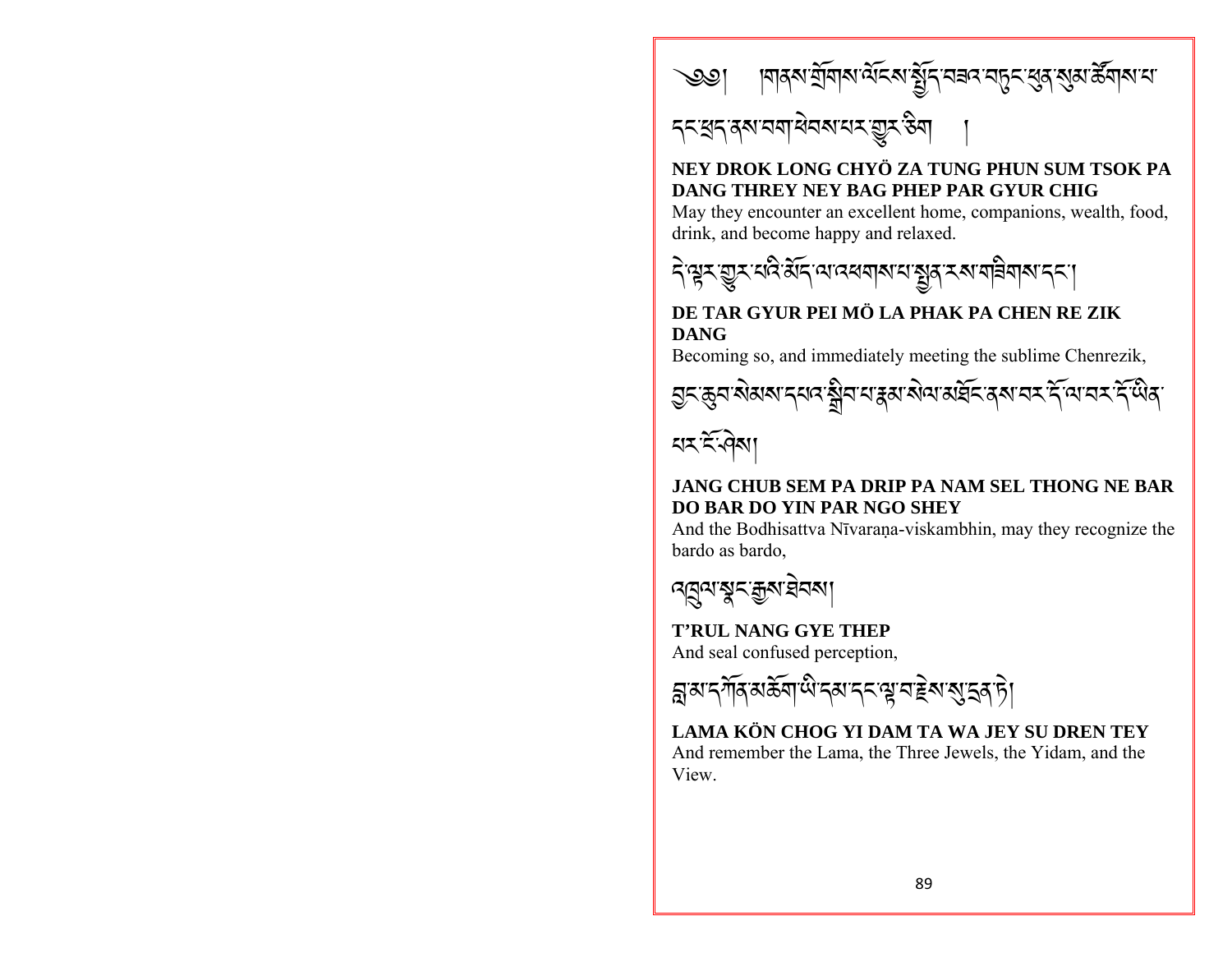অম্বেশ্বইষ্ট্ৰব্যস্ক্ৰ্বউন্মান্ত্ৰাৰ্থইনাধ্যম্বৰ্ব্ব্ব্ব্ব্

#### LEY NGEN PEI DRIB PA KYE CHIG LA DAG NEY RIG PA **LA RANG WANG THOB**

Purifying the obscurations of negative karma in an instant, may they achieve the power in Rigpa.





#### DEWA CHEN DANG PEMA Ö LA SOK PEI ZHING KHAM KHEY PAR CHEN TSEN THAP SU DRÖ NÜ PAR SHOG **CHIG**

May they be able to traverse immediately into the extraordinary purelands: Dewachen, Pema Ö, and so forth.



## GYALWA CHÖ PEY NYE JYUR CHIG

May the Buddhas be pleased with the offerings.



# **DAM CHEN THUG DAM KANG JYUR CHIG**

May the wisdom mind of the oath-bound protectors be fulfilled.

ঽয়য়ৼৢয়ঢ়ঽৼ৻ৼড়ৢৼ৻ড়য়

RIK DRUK DÖ PA TS'IM GYUR CHIG May the desires of sentient beings be satisfied.

অন্*ক*নাৰ ব্ৰুমৰ বৰ্ম মুস্কী

LEN CHAG BU LÖN KHOR JYUR CHIG May the karmic debts of blood and flesh be repaid.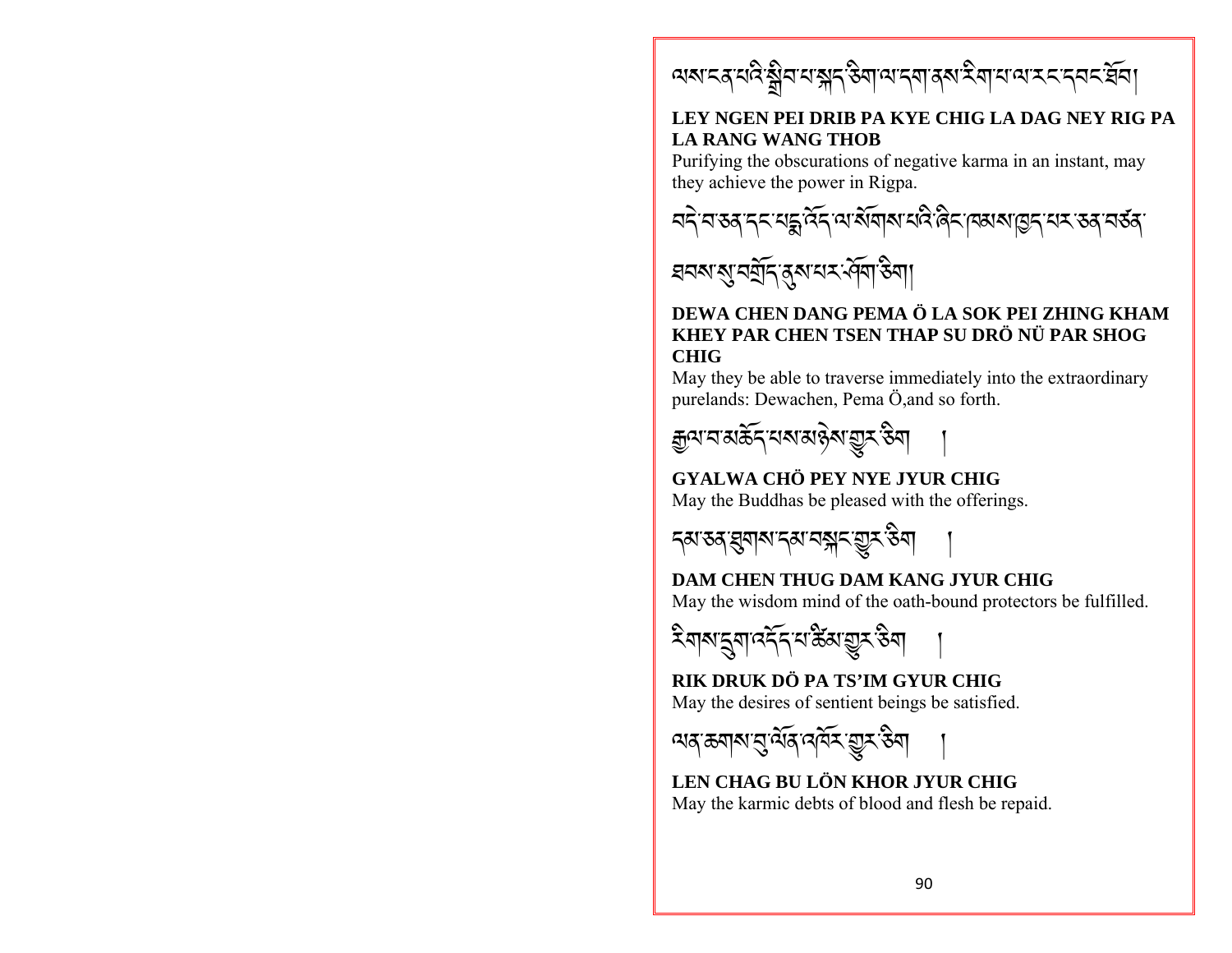

**KHAM SUM DAG PEI ZHING** 

All three realms are the pure lands.

য়ৢ৳ৼয়য়ৣয়ৼয়৸ৼঢ়ড়

SI SÜM THUK JEI DRÖN All three existences are the guests of great compassion.

ম'ঝুম'চুন'নবি'ৰমা

MA LÜ CHAB PEI DZEY The all encompassing substance without exception,



# CHÖ NYI NÜ PEI THÜ

Through the blessings of the power of the true nature,



### DÖ YÖN MI ZEY PEI TER LA LONG CHYÖ PAR GYUR **CHIG**

May beings enjoy the inexhaustible treasure of sensual pleasures.



# DIK PA CHI YANG MI JA ZHING

Do not commit any non virtuous actions.



# **GE WA PHUN SUM TSOK PAR CHYÖ**

Engage in excellent virtue.

**মন'মী'ৰামৰা'নী'ৰ্ডৰোৰ্'নেন কা** 

RANG GI SEM NI YONG SU DÜL Tame your mind completely...